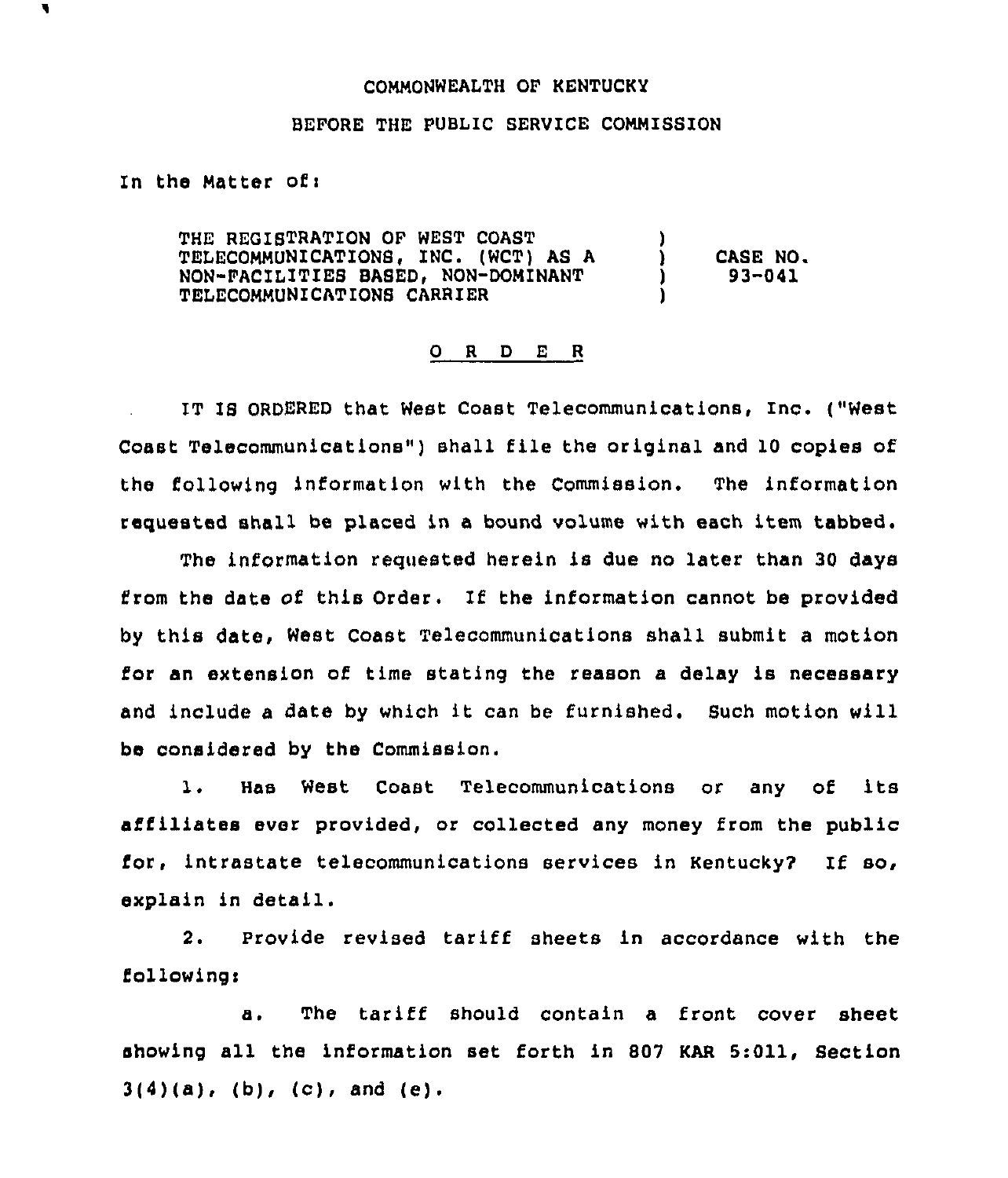b. The cover page and each succeeding page shall bear the designation "P.S.C. No. 1" in the upper right corner.

c. Refer to Original Sheet 4, paragraph Numbering. Insert the word "parenthesis" in place of "parens" in the last sentence.

d. Refer to Original Sheets 7, l6, and 17 of your proposed tariff. Delete each word "Illinois" and insert "Kentucky" instead.

e. Refer to Original Sheet 7, Heading 2. You mention "Addendum" for originating service locations being attached to your tariff. Submit this information or delete this from your proposed tariff.

f. Refer to Original Sheet 8, Heading 3(c). Insert "carrier's name" instead of "carrier" at the end of the sentence.

g. Refer to Original Sheet <sup>8</sup> of your proposed tariff, Heading 4(c). Delete the phrase "for any unlawful purpose or" from the first sentence.

h. Refer to Original Sheet 9, Heading 5(b). <sup>A</sup> utility cannot require a customer to secure rights-of-way. Delete this requirement from the tariff.

i. Refer to original Sheet 9, Heading 7. <sup>A</sup> utility may require a deposit from an applicant for service to ensure payment of bills and may refuse service if the applicant is indebted to it) however, service cannot be refused because the applicant is indebted to a separate entity.

$$
-2-
$$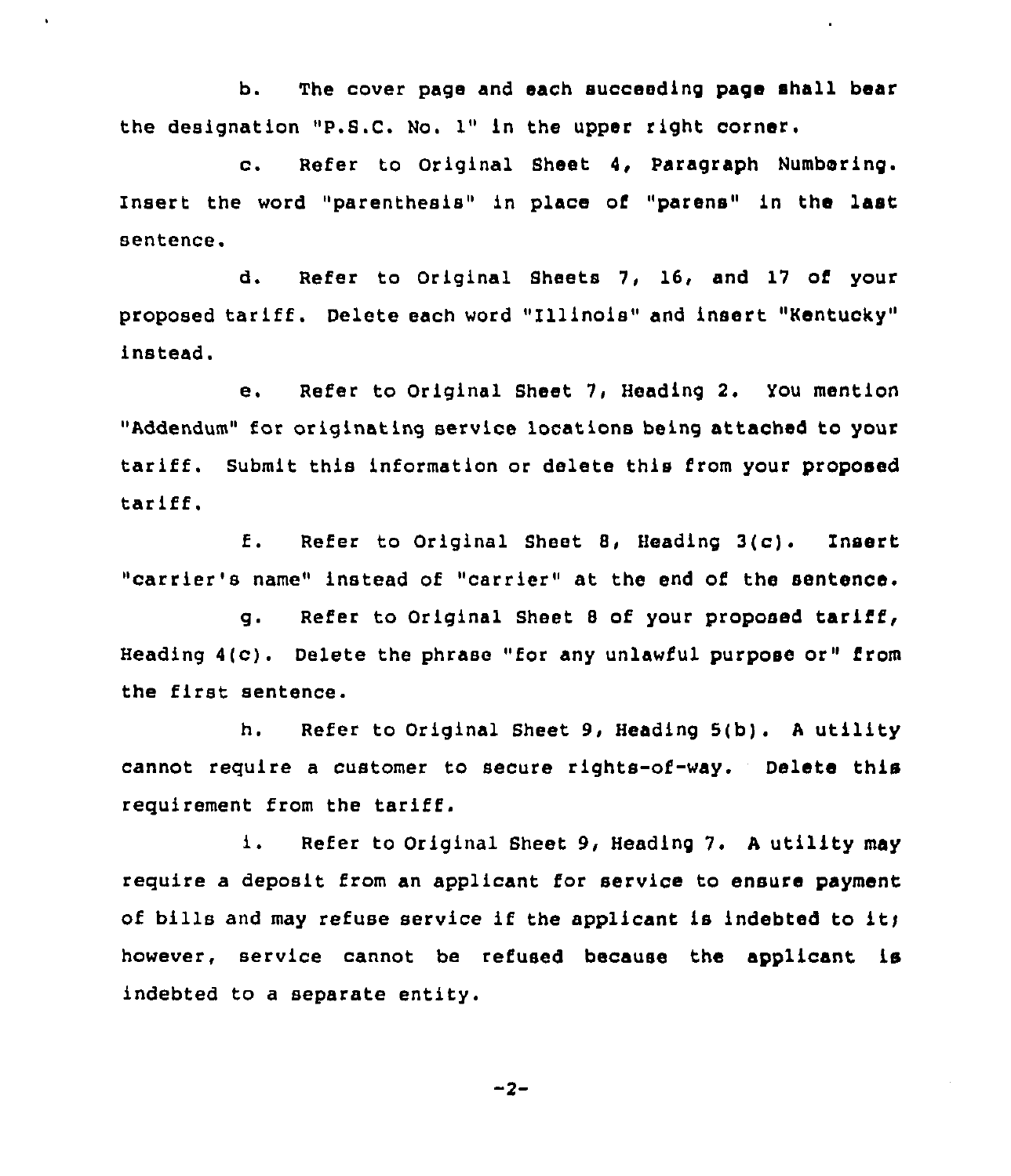$\mathbf{1}$ . Refer to Original Sheet 11, Heading 11(b). In the first sentence, change the number of days' notice from 10 to 3.

 $\bullet$ 

k. Refer to Original Sheet 12, Heading 14, of your proposed tariff. Add the following language at the end of Heading  $14:$ 

> Acceptance by the Commission of the liability<br>provisions contained in this tariff does not constitute its determination that the<br>limitation of liability imposed by the company should be upheld in a court of law. The<br>Commission recognizes that, as it is the duty<br>of the courts to adjudicate negligence claims of the courts to adjudicate negligence claims<br>and rights to recover damages therefor, so it<br>is the duty of the courts to determine the validity of the exculpatory provisions of this<br>tariff.

1. Refer to Original Sheet 13, Heading 16(a). Change "Illinois Commerce" to "Kentucky Public Service."

m. Refer to Original Sheet 13, Heading 16(b). Change the telephone number to <sup>a</sup> toll free number as indicated on page <sup>2</sup> of your application.

n. Refer to Original Sheet 14, Heading 17(b). Insert the word "dependent" in place of "de?er.dent."

o. Refer to Original Sheet 14, Heading 17(c). Clarify that the 1.5 percent service fee will not be assessed on unpaid penalty charges and any payment received shall first be applied to the bill for services rendered.

p. Refer to Original Sheet 16, Heading 5(b). The tariff should describe the intrastate, not interstate, services and rates to be offered.

$$
-3-
$$